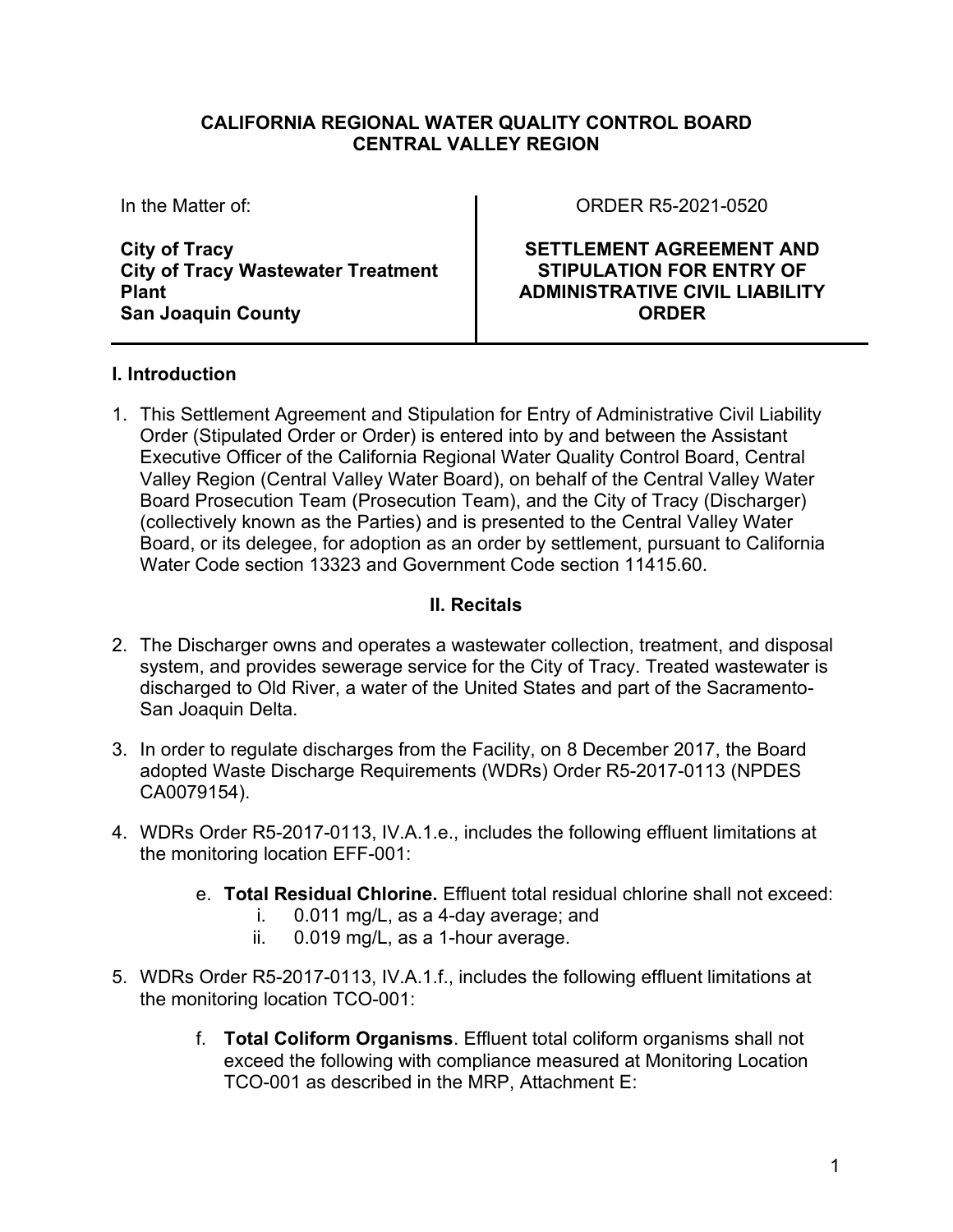Stipulated Administrative Civil Liability Order R5-2021-0520 City of Tracy

- i. 2.2 most probable number (MPN) per 100 mL, as a 7-day median;
- ii. 23 MPN/100 mL, more than once in any 30-day period; and
- iii. 240 MPN/100 mL, at any time.
- 6. On 26 October 2020, Central Valley Water Board staff issued the Discharger a Notice of Violation and draft Record of Violations (ROV) for effluent limitation violations which occurred from 1 January 2020 and 31 August 2020. The Discharger responded on 3 November 2020 to the ROV and agreed with the violations. This Administrative Civil Liability Order extends the mandatory minimum period to 31 March 2021. As of 31 March 2021, the Discharger has accrued two additional violations but both violations are non-serious violations not subject to MMPs.
- 7. This Order imposes administrative civil liability (ACL) for effluent limitation violations that occurred between 1 January 2020 and 31 March 2021. These violations are specifically identified in Attachment A, Record of Violations, to this Order as subject to mandatory minimum penalties (MMPs). Attachment A to this Order is attached hereto and incorporated herein by reference.
- 8. Water Code section 13385, subdivisions (h) and (i) require assessment of mandatory penalties and state, in part, the following:

Water Code section 13385, subdivision (h)(1) states:

Notwithstanding any other provision of this division, and except as provided in subdivisions (j), (k), and (l), a mandatory minimum penalty of three thousand dollars (\$3,000) shall be assessed for each serious violation.

Water Code section 13385, subdivision (h)(2) states:

For the purposes of this section, a "serious violation" means any waste discharge that violates the effluent limitations contained in the applicable waste discharge requirements for a Group II pollutant, as specified in Appendix A to Section 123.45 of Title 40 of the Code of Federal Regulations, by 20 percent or more or for a Group I pollutant, as specified in Appendix A to Section 123.45 of Title 40 of the Code of Federal Regulations, by 40 percent or more.

Water Code section 13385, subdivision (i)(1) states, in part:

Notwithstanding any other provision of this division, and except as provided in subdivisions (j), (k), and (l), a mandatory minimum penalty of three thousand dollars (\$3,000) shall be assessed for each violation whenever the person does any of the following four or more times in any period of six consecutive months, except that the requirement to assess the mandatory minimum penalty shall not be applicable to the first three violations: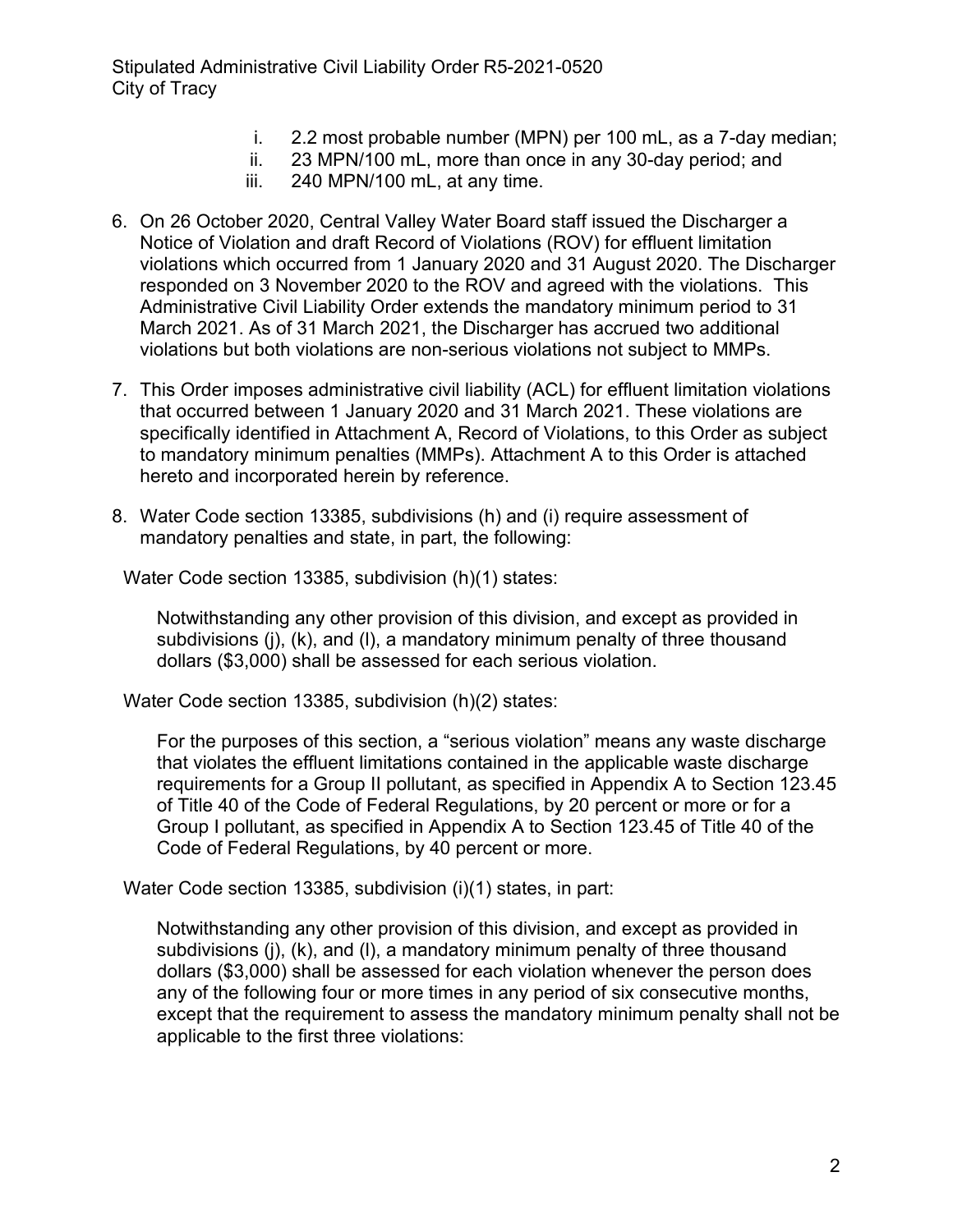- A) Violates a waste discharge requirement effluent limitation.
- B) Fails to file a report pursuant to Section 13260.
- C) Files an incomplete report pursuant to Section 13260.
- D) Violates a toxicity effluent limitation contained in the applicable waste discharge requirements where the waste discharge requirements do not contain pollutant-specific effluent limitations for toxic pollutants.
- 9. According to the Discharger's self-monitoring reports, the Discharger committed seventeen (17) non-serious violations of the above effluent limitations contained in WDRs Order R5-2017-0113 as shown in Attachment A. The thirteen (13) non-serious violations are subject to MMPs under Water Code section 13385, subdivision (i)(1) because these violations were preceded by three or more effluent limit violations within a 180-day period.
- 10.The total amount of the MMPs assessed for the alleged effluent violations is **thirtynine thousand dollars (\$39,000)**. As stated herein, a detailed list of the alleged effluent limitation violations is included in Attachment A. This Order addresses the violations that are specifically identified in Attachment A as subject to MMPs.
- 11.Water Code section 13385, subdivision (l) states:

(1) In lieu of assessing penalties pursuant to subdivision (h) or (i), the state board or the regional board, with the concurrence of the discharger, may direct a portion of the penalty amount to be expended on a supplemental environmental project in accordance with the enforcement policy of the state board. If the penalty amount exceeds fifteen thousand dollars (\$15,000), the portion of the penalty amount that may be directed to be expended on a supplemental environmental project may not exceed fifteen thousand dollars (\$15,000) plus 50 percent of the penalty amount that exceeds fifteen thousand dollars (\$15,000).

(2) For the purposes of this section, a "supplemental environmental project" means an environmentally beneficial project that a person agrees to undertake, with the approval of the regional board that would not be undertaken in the absence of an enforcement action under this section.

- 12.The Parties have engaged in confidential settlement negotiations and agree to settle the matter without administrative or civil litigation by presenting this Stipulated Order to the Central Valley Water Board, or its delegee, for adoption as an order by settlement, pursuant to Water Code section 13323 and Government Code section 11415.60. To resolve the violations by consent and without further administrative proceedings, the Parties have agreed to the imposition of an ACL in the amount of **thirty-nine thousand dollars (\$39,000)** in MMPs against the Discharger.
- 13.The Central Valley Water Board Prosecution Team believes that the resolution of the alleged violations is fair and reasonable and fulfills its enforcement objectives, that no further action is warranted concerning the violations alleged herein and that this Stipulated Order is in the best interest of the public.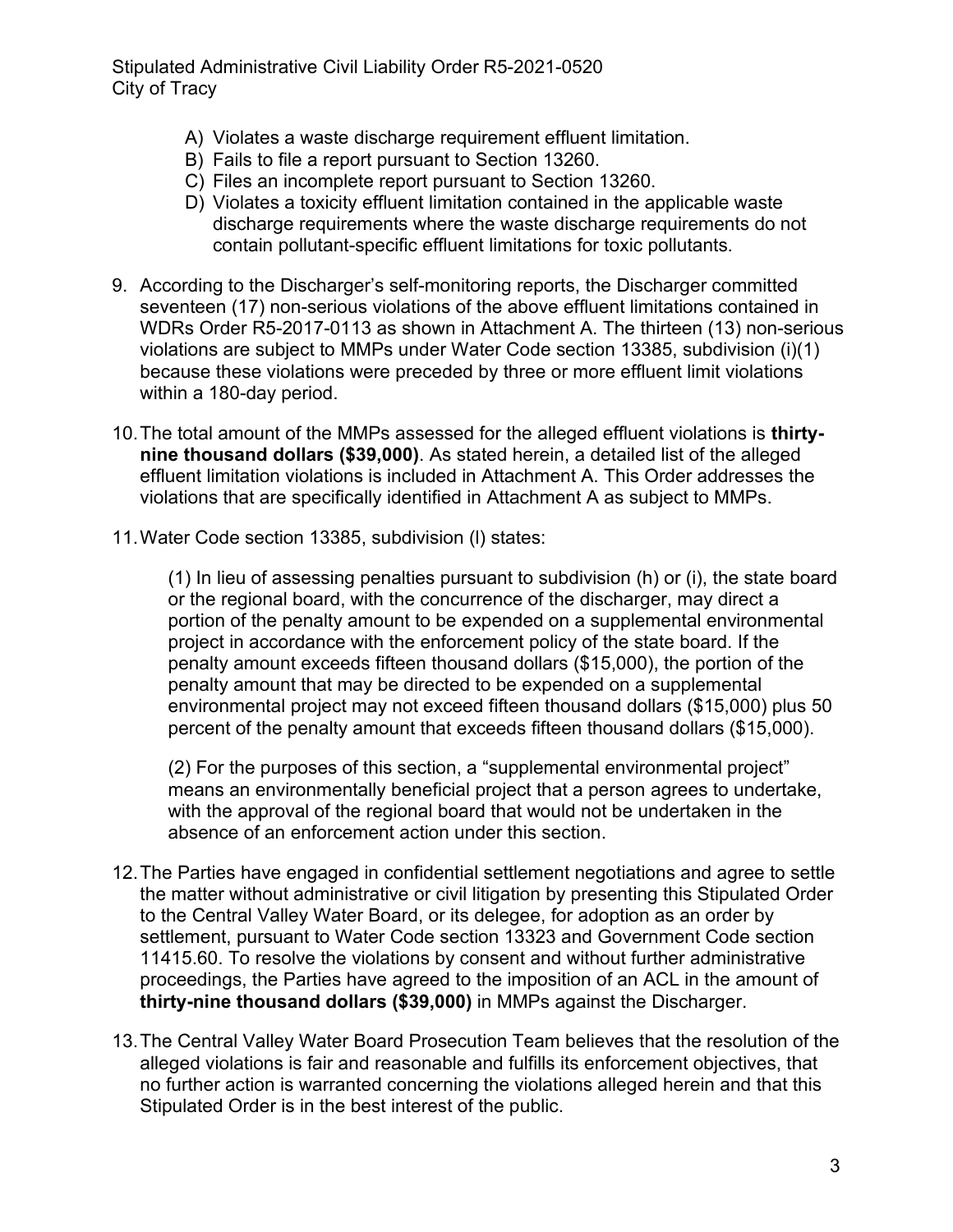# **III. Stipulations**

The Parties stipulate to the following:

14.**Jurisdiction:** The Parties agree that the Central Valley Water Board has subject matter jurisdiction over the matters alleged in this action and personal jurisdiction of the Parties to this Stipulation.

## 15.**Administrative Civil Liability:**

- a. The Discharger hereby agrees to the imposition of an ACL in the amount of thirty-nine thousand dollars (\$39,000) by the Central Valley Water Board to resolve the violations specifically alleged in Attachment A to this Order.
- b. No later than 30 days after the Central Valley Water Board, or its delegee, signs this Order, the Discharger shall submit a check for **twelve thousand dollars (\$12,000)** made payable to the "State Water Pollution Cleanup and Abatement Account," reference the Order number on page one of this Order, and mail it to:

State Water Resources Control Board Accounting Office Attn: ACL R5-2021-0520 Payment P.O. Box 1888 Sacramento, CA 95812-1888

The Discharger shall provide a copy of the check via email to the State Water Resources Control Board, Office of Enforcement (David.Boyers@waterboards.ca.gov) and the Central Valley Water Board (Xuan.Luo@waterboards.ca.gov).

- c. The Parties agree that the remaining **twenty-seven thousand dollars (\$27,000)** of the administrative civil liability shall be suspended pending completion of the Supplemental Environmental Project (SEP) described in Attachment B, attached hereto and incorporated herein by reference.
- 16.**Representations and Agreements**: The Discharger agrees that the completion of the SEPs described in Paragraph 17, below, is a material condition of this settlement of liability between the Discharger and the Central Valley Water Board Prosecution Team. As a material consideration for the Central Valley Water Board's acceptance of this Stipulated Order, the Discharger represents and agrees that it will spend the SEP Amount and complete the SEPs as described herein and in Attachment B. Discharger shall not be liable for Central Valley Water Board administrative and oversight costs associated with the SEPs described in Attachment B.
- 17.**Supplemental Environmental Project (SEP) and Suspended Liability:** The project is to provide enhanced shelter for the City of Tracy's unsheltered population. The shelter will provide temporary housing, sufficient showers, baths, and laundry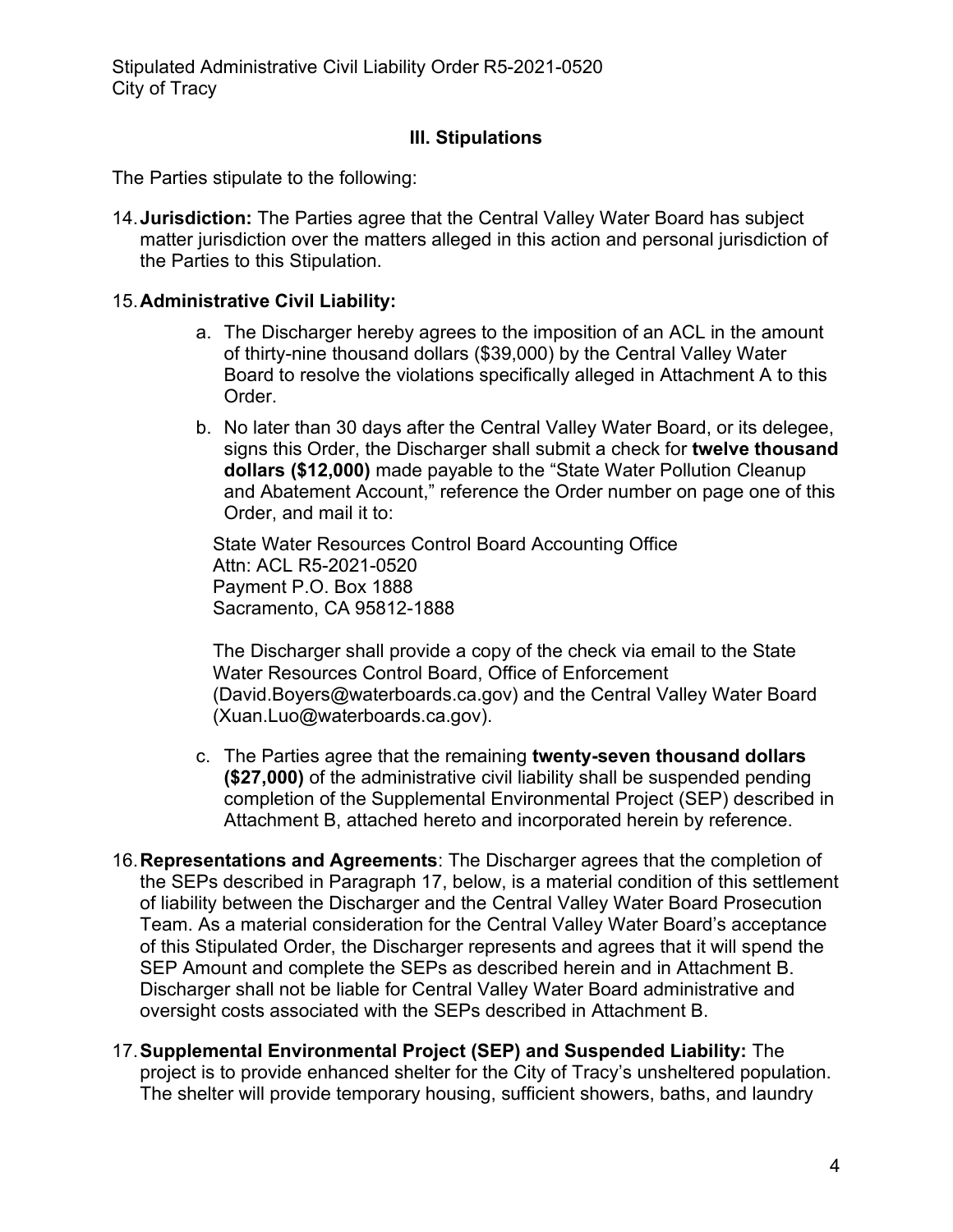facilities for the City's unsheltered population. The project will provide basic sanitation for the City's unsheltered population and will prevent pollutants that may otherwise result from the lack of sanitation facilities from being discharged to nearby surface waters. The City will be responsible for the maintenance and upkeep of the shelter.

- 18.**Extension of the Implementation Schedule Deadlines:** If the Discharger cannot meet any of the deadlines or the Completion Deadline contained in Attachment B to this Order due to circumstances beyond the Discharger's anticipation or control, the Discharger shall notify the Executive Officer in writing within thirty (30) days of the date the Discharger first knew of the event or circumstance that caused or could cause a violation of this Order. The notice shall describe the reason for the nonperformance and specifically refer to this Paragraph. The notice shall describe the anticipated length of time the delay may persist, the cause or causes of the delay, the measures taken or to be taken by the Discharger to prevent or minimize the delay, the schedule by which the measures will be implemented, and the anticipated date of compliance. The Discharger shall adopt all reasonable measures to avoid and minimize such delays. The determination as to whether the circumstances were beyond the reasonable control of the Discharger and its agents will be made by the Executive Officer. Where the Executive Officer concurs that compliance was or is impossible, despite the timely good faith efforts of the Discharger, due to circumstances beyond the control of the Discharger that could not have been reasonably foreseen and prevented by the exercise of reasonable diligence by the Discharger, a new compliance deadline may be established and this Order revised accordingly. The Executive Officer will endeavor to grant a reasonable extension of time if warranted.
- 19.**Supplemental Environmental Project Oversight:** The Discharger will oversee implementation of the SEP.
- 20.**Third Party Financial Audit of SEP:** At the written request of the Central Valley Water Board, the Discharger, at its sole cost, shall submit a report prepared by an independent third party(ies) acceptable to the Central Valley Water Board providing such party's(ies') professional opinion that the Discharger has expended money in the amounts claimed by the Discharger. The written request shall specify the reasons why the audit is being requested. The audit report shall be provided to the Central Valley Water Board within three (3) months of notice from the Central Valley Water Board to the Discharger of the need for an independent third-party audit. The audit need not address any costs incurred by the Central Valley Water Board for oversight.
- 21.**Failure to Expend the Entire Suspended Liability on the Approved SEP:** In the event that the Discharger is not able to demonstrate to the reasonable satisfaction of the Central Valley Water Board that the entire Suspended Liability has been spent for the completed SEP, the Discharger shall pay an ACL of the difference between the Suspended Liability and the amount the Discharger can demonstrate was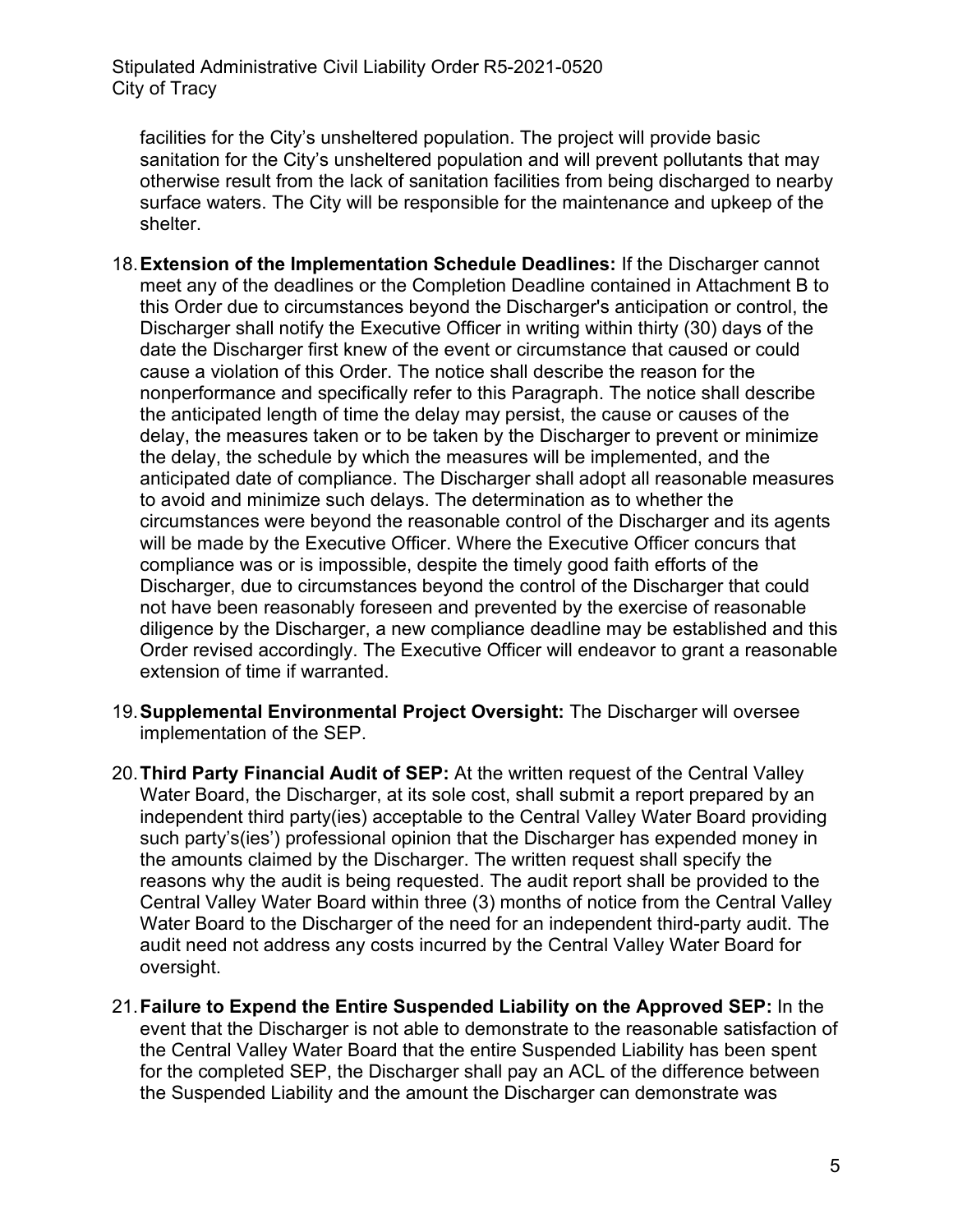actually spent on the SEP. The Discharger shall be liable to pay the State Water Board Cleanup and Abatement Account this amount within 30 days of receipt of notice of the Central Valley Water Board's determination that the Discharger failed to demonstrate that the entire Suspended Liability was spent to complete the SEP.

- 22.**Failure to Complete the SEP:** Except as provided for in Paragraph 24, if the SEP as described in Attachment B to this Order is determined to be infeasible, or if the Discharger fails to complete the SEP by the deadline contained in Attachment B to this Order, the Central Valley Water Board shall issue an invoice to the Discharger in the amount of thirty-nine thousand dollars (\$39,000), plus any SEP oversight costs incurred. The Discharger shall be liable to pay the State Water Pollution Cleanup and Abatement Account this suspended liability within 30 days of receipt of the invoice.
- 23.**Certification of Completion of the SEP:** On or before 30 May 2022, the Discharger shall provide a certified statement of completion of the SEP (Certification of Completion). The Certification of Completion shall be submitted by a responsible official under penalty of perjury under the law of the state of California, to the Central Valley Water Board contact identified in Paragraph 30. The Certification of Completion shall include the following:
	- a. Certification that the SEP has been completed in accordance with the terms of this Stipulated Order. Such documentation may include photographs, invoices, receipts, certifications, and other materials reasonably necessary for the Central Valley Water Board to evaluate the completion of the SEP and the costs incurred by the Discharger.
	- b. Certification documenting the expenditures by the Discharger during the completion period for the SEP. Expenditures may include but are not limited to, payments to outside vendors or contractors implementing the SEP. The Discharger shall provide any additional information requested by Central Valley Water Board staff that is reasonably necessary to verify SEP expenditures.
	- c. Certification that the Discharger followed all applicable environmental laws and regulations in the implementation of the SEP including but not limited to, the California Environmental Quality Act (CEQA), the federal Clean Water Act, and the Porter-Cologne Act.
- 27.**Completion of the SEP to the Central Valley Water Board's Satisfaction:** Upon the Discharger's satisfaction of its SEP obligations under this Stipulated Order, and any audit requested by the Central Valley Water Board, Central Valley Water Board staff shall send the Discharger a letter recognizing satisfactory completion of its obligations under the SEP. Receipt of this letter shall terminate any further SEP obligations of the Discharger and result in the dismissal of the Suspended Liability.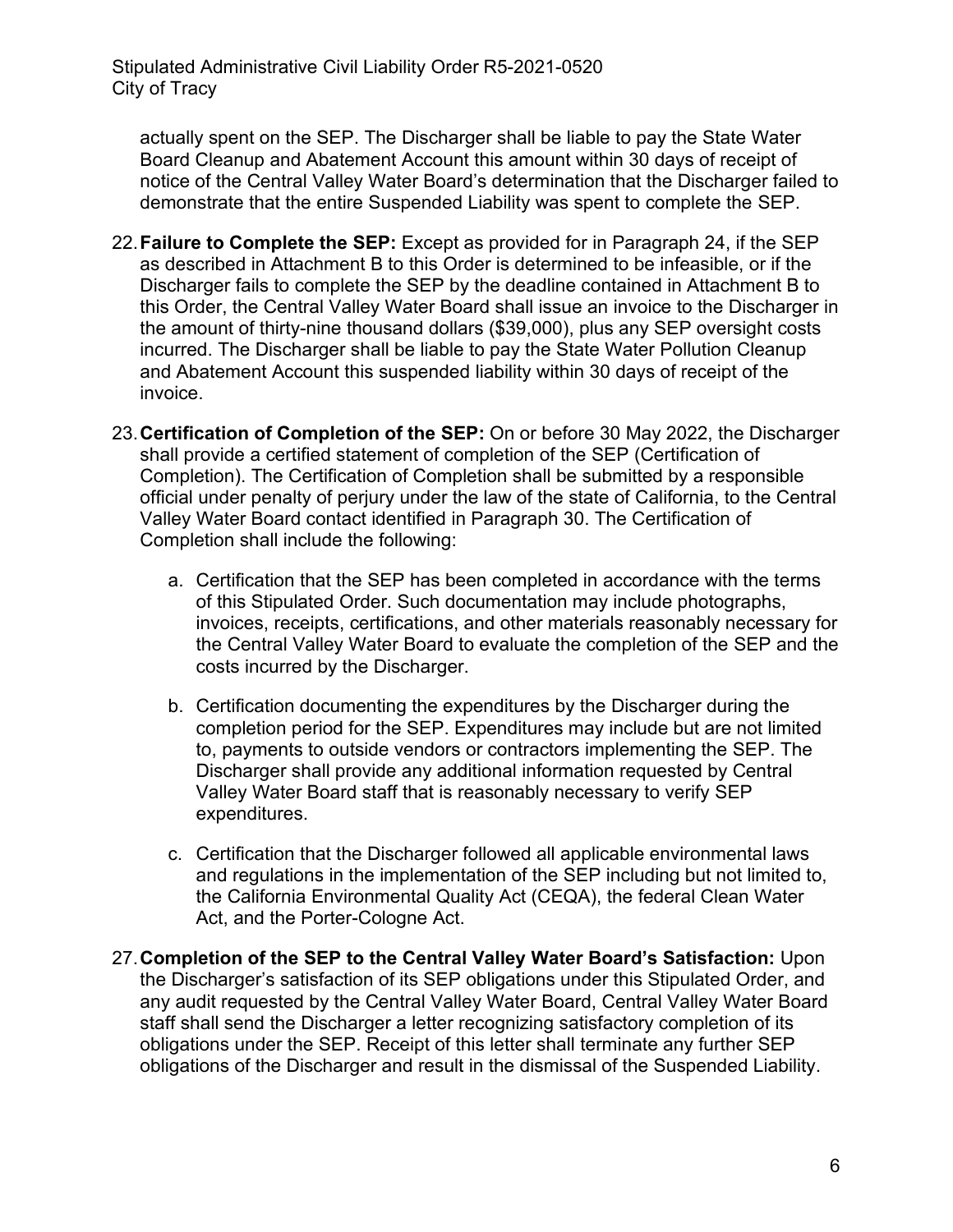Stipulated Administrative Civil Liability Order R5-2021-0520 City of Tracy

- 28.**Publicity:** Whenever the Discharger or its agents or subcontractors publicizes one or more elements of the SEP, it shall state in a prominent manner that the SEP is being undertaken as part of the settlement of an enforcement action by the Central Valley Water Board against the Discharger.
- 29.**Compliance with Applicable Laws and Regulatory Changes:** The Discharger understands that payment of an ACL in accordance with the terms of this Stipulated Order and/or compliance with the terms of this Stipulated Order is not a substitute for compliance with applicable laws, and that additional violations of the type alleged may subject it to further enforcement, including additional ACLs. Nothing in this Stipulated Order shall excuse the Discharger from meeting any more stringent requirements which may be imposed hereafter by changes in applicable and legally binding legislation or regulations.

#### 30.**Party Contacts for Communications Related to Stipulated Order:**

For the Central Valley Water Board: Xuan Luo, Ph.D., P.E. Senior Water Resources Control Engineer NPDES/Forest Activities Compliance and Enforcement 11020 Sun Center Drive, Suite 200 Rancho Cordova, CA 95670 (916) 464-4606 [Xuan.Luo@waterboards.ca.gov](mailto:Xuan.Luo@waterboards.ca.gov)

For the Discharger: Dr. Aloke Vaid City of Tracy, Utilities Department 900 Holly Drive, Tracy 95304 Ph: (209) 831-6328 aloke.vaid@cityoftracy.org

- 31.**Attorney's Fees and Costs:** Except as otherwise provided herein, each Party shall bear all attorneys' fees and costs arising from the Party's own counsel in connection with the matters set forth herein.
- 32.**Public Notice:** The Discharger understands that this Stipulated Order will be noticed for a 30-day public review and comment period prior to consideration by the Central Valley Water Board, or its delegee. If significant new information is received that reasonably affects the propriety of presenting this Stipulated Order to the Central Valley Water Board, or its delegee, for adoption, the Assistant Executive Officer may unilaterally declare this Stipulated Order void and decide not to present it to the Central Valley Water Board, or its delegee. The Discharger agrees that it may not rescind or otherwise withdraw its approval of this proposed Stipulated Order.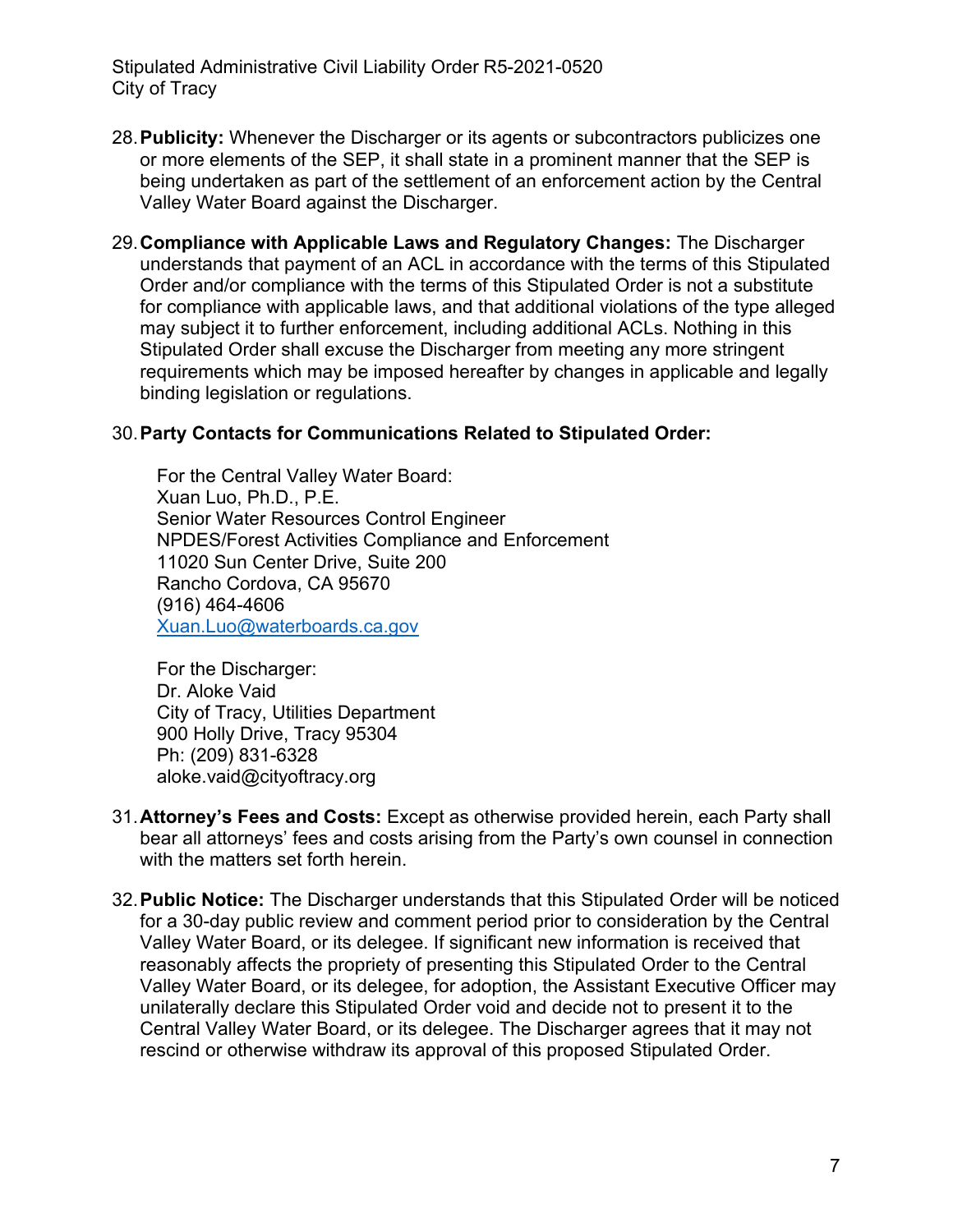Stipulated Administrative Civil Liability Order R5-2021-0520 City of Tracy

- 33.**Procedure:** The Parties agree that the procedure that has been adopted for the approval of the settlement by the Parties and review by the public, as reflected in this Order, will be adequate. In the event procedural objections are raised prior to this Stipulated Order becoming effective, the Parties agree to meet and confer concerning any such objections and may agree to revise or adjust the procedure as necessary or advisable under the circumstances.
- 34.**No Waiver of Right to Enforce:** The failure of the Prosecution Team or Central Valley Water Board to enforce any provision of this Stipulated Order shall in no way be deemed a waiver of such provision, or in any way affect the validity of this Stipulated Order. The failure of the Prosecution Team or Central Valley Water Board to enforce any such provision shall not preclude it from later enforcing the same or any other provision of this Stipulated Order. No oral advice, guidance, suggestions, or comments by employees or officials of any Party regarding matters covered under this Stipulated Order shall be construed to relieve any Party regarding matters covered in this Stipulated Order. The Central Valley Water Board reserves all rights to take additional enforcement actions, including without limitation the issuance of ACL complaints or orders for violations other than those addressed by this Order.
- 35.**Effect of Stipulated Order:** Except as expressly provided in this Stipulated Order, nothing in this Stipulated Order is intended nor shall it be construed to preclude the Central Valley Water Board or any state agency, department, board or entity or any local agency from exercising its authority under any law, statute, or regulation.
- 36.**Interpretation:** This Stipulated Order shall not be construed against the party preparing it but shall be construed as if the Parties jointly prepared it and any uncertainty and ambiguity shall not be interpreted against any one party.
- 37.**Modification:** This Stipulated Order shall not be modified by any of the Parties by oral representation whether made before or after the execution of this Order. All modifications must be made in writing and approved by the Central Valley Water Board or its delegee.
- 38.**Integration:** This Stipulated Order constitutes the entire agreement between the Parties and may not be amended or supplemented except as provided for in this Stipulated Order.
- 39.**If Order Does Not Take Effect:** In the event that this Stipulated Order does not take effect because it is not approved by the Central Valley Water Board, or its delegee, or is vacated in whole or in part by the State Water Board or a court, the Parties acknowledge that the Prosecution Team may proceed to a contested evidentiary hearing before the Central Valley Water Board to determine whether to assess an ACL for the underlying alleged violations, or may continue to pursue settlement. The Parties agree that all oral and written statements and agreements made during the course of settlement discussions will not be admissible as evidence in any subsequent administrative or judicial proceeding or hearing and will be fully protected by California Evidence Code sections 1152 and 1154; California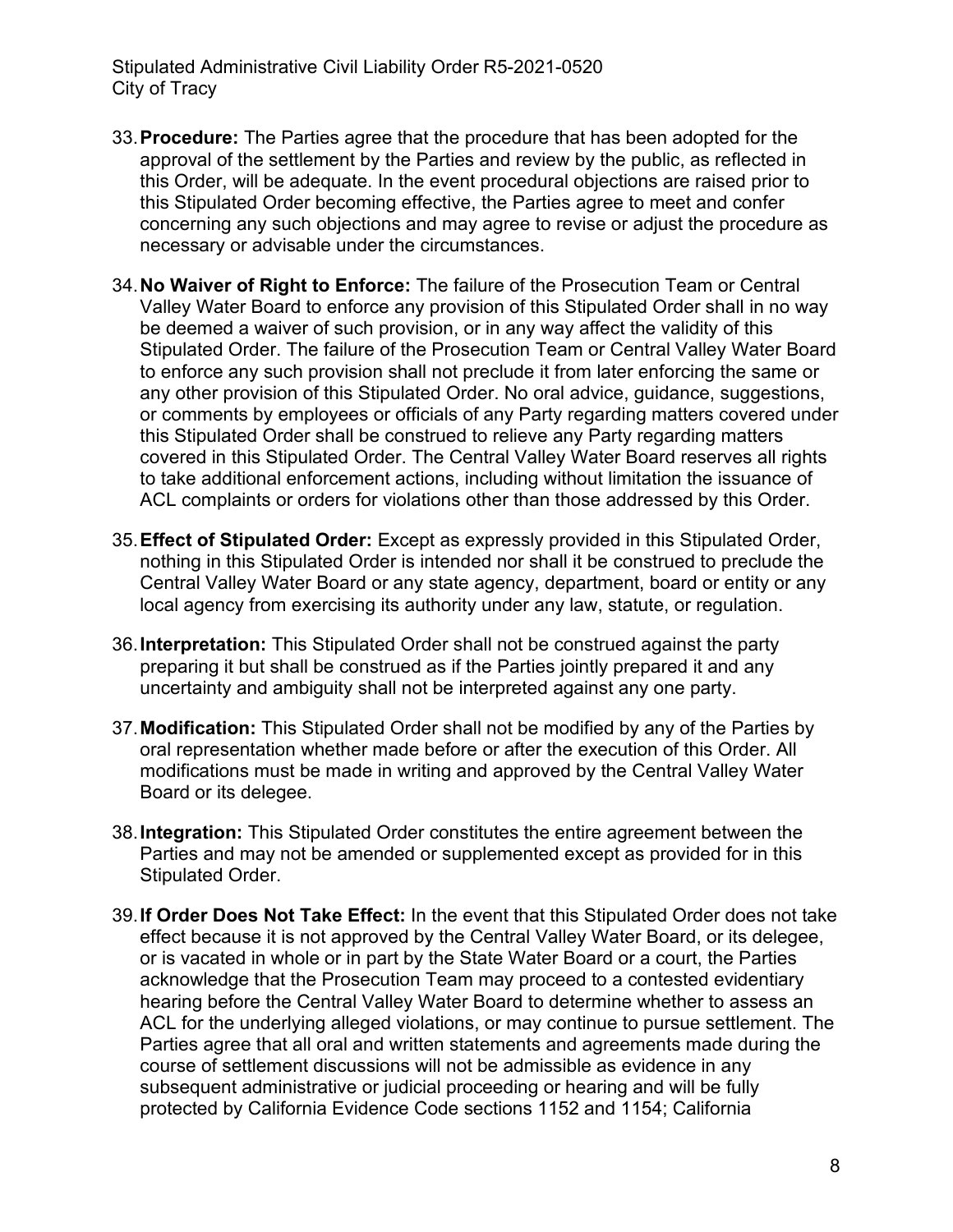Government Code section 11415.60; Rule 408, Federal Rules of Evidence; and any other applicable privilege under federal and/or state law. The Parties also agree to waive any and all objections related to their efforts to settle this matter, including, but not limited to:

- a. Objections related to prejudice or bias of any of the Central Valley Water Board members or their advisors and any other objections to the extent that they are premised in whole or in part on the fact that the Central Valley Water Board members or their advisors were exposed to some of the material facts and the Parties settlement positions, and therefore may have formed impressions or conclusions, prior to conducting any contested evidentiary hearing in this matter; or
- b. Laches or delay or other equitable defenses based on the time period that the Order or decision by settlement may be subject to administrative or judicial review.
- 40.**Waiver of Hearing:** The Discharger has been informed of the rights provided by Water Code section 13323, subdivision (b), and hereby waives its right to a hearing before the Central Valley Water Board.
- 41.**Waiver of Right to Petition:** The Discharger hereby waives the right to petition the Central Valley Water Board's adoption of the Stipulated Order as written for review by the State Water Board, and further waives the rights, if any, to appeal the same to a California Superior Court and/or any California appellate level court.
- 42.**Covenant Not to Sue:** Upon the effective date of this Stipulated Order, Discharger shall and does release, discharge, and covenant not to sue or pursue any civil or administrative claims against any State Agency or the State of California, its officers, agents, directors, employees, attorneys, representatives, for any and all claims or cause of action, which arise out of or are related to this action.
- 43.**Water Boards Not Liable:** Neither the Central Valley Water Board members, nor the Central Valley Water Board staff, attorneys, or representatives shall be liable for any injury or damage to persons or property resulting from the negligent or intentional acts or omissions by the Discharger or its respective directors, officers, employees, agents, representatives, or contractors in carrying out activities pursuant to this Order, nor shall the Central Valley Water Board, its members, staff, attorneys, or representatives be held as parties to or guarantors of any contract entered into by the Discharger, or its directors, officers, employees, agents, representatives, or contractors in carrying out activities pursuant to this Order.
- 44.**Authority to Bind:** Each person executing this Stipulated Order in a representative capacity represents and warrants that he or she is authorized to execute this Order on behalf of and to bind the entity on whose behalf he or she executes the Order.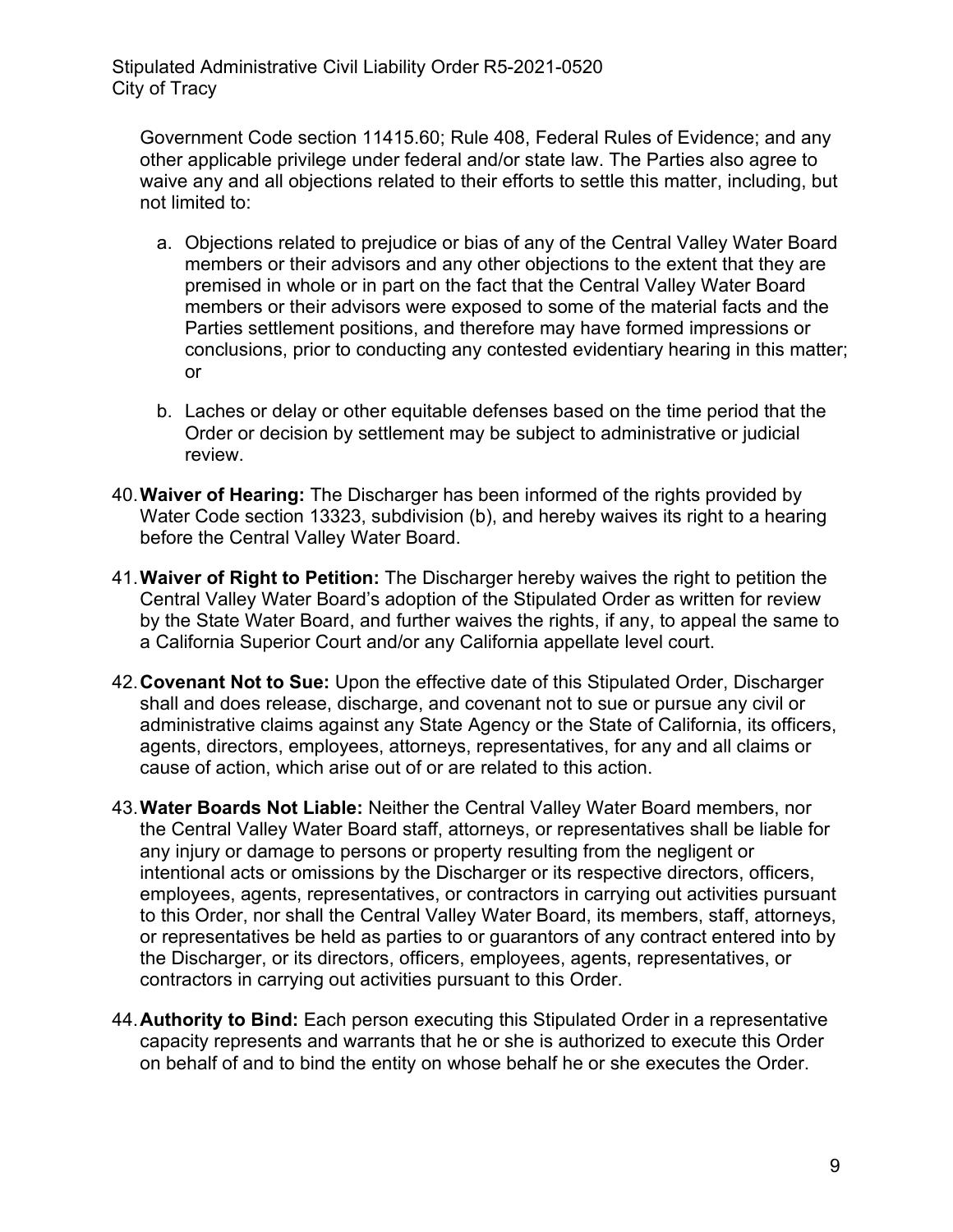- 45.**Necessity for Written Approvals:** All approvals and decisions of the Central Valley Water Board under the terms of this Stipulated Order shall be communicated to the Discharger in writing. No oral advice, guidance, suggestions, or comments by employees or officials of the Central Valley Water Board regarding submissions or notices shall be construed to relieve the Discharger of its obligation to obtain any final written approval required by this Stipulated Order.
- 46.**No Third-Party Beneficiaries:** This Stipulated Order is not intended to confer any rights or obligation on any third party or parties, and no third party or parties shall have any right of action under this Stipulated Order for any cause whatsoever.
- 47.**Severability:** This Stipulated Order is severable; should any provision be found invalid the remainder shall remain in full force and effect.
- 48.**Effective Date:** This Stipulated Order shall be effective and binding on the Parties upon the date the Central Valley Water Board, or its delegee, enters the Order.
- 49.**Counterpart Signatures:** This Order may be executed and delivered in any number of counterparts, each of which when executed and delivered shall be deemed to be an original, but such counterparts shall together constitute one document.

#### **IT IS SO STIPULATED.**

California Regional Water Quality Control Board Prosecution Team Central Valley Region

By: Original Signed by John J. Baum Assistant Executive Officer

\_9/1/2021\_\_\_\_\_\_\_\_ Date

City of Tracy

By: Original Signed by Bob Adams Interim City Manager

\_9/16/2021\_\_\_\_\_\_\_ Date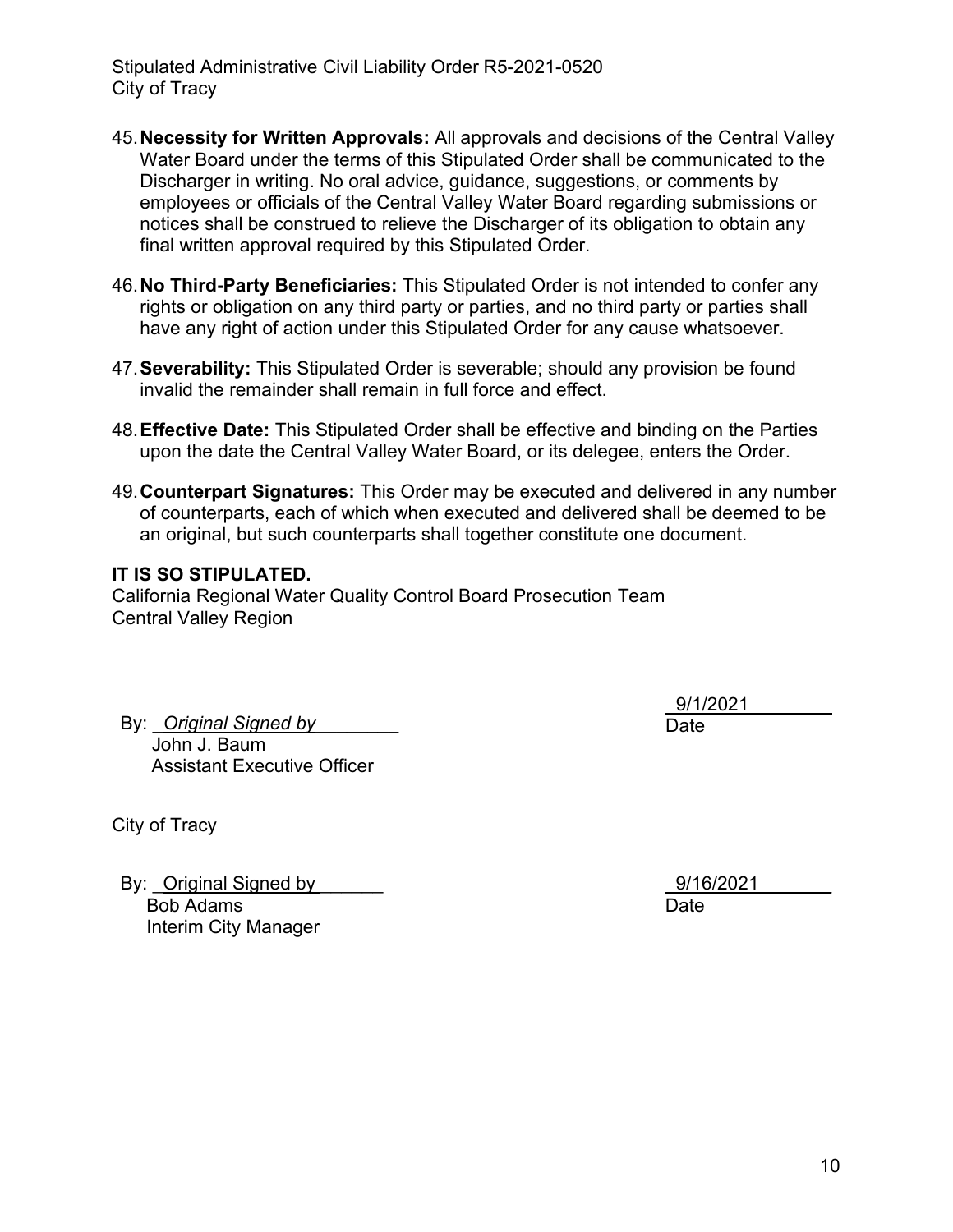## **HAVING CONSIDERED THE PARTIES STIPULATIONS, THE CENTRAL VALLEY REGIONAL WATER QUALITY CONTROL BOARD, BY AND THROUGH ITS EXECUTIVE OFFICER, FINDS THAT:**

- 1. The foregoing Stipulation is fully incorporated herein and made part of this Order.
- 2. This is an action to enforce the laws and regulations administered by the Central Valley Water Board. The Central Valley Water Board finds that issuance of this Order is exempt from the provisions of the California Environmental Quality Act (Public Resources Code, sections 21000 et seq.), in accordance with section 15321, subdivision (a)(2), Title 14, of the California Code of Regulations.
- 3. The Executive Officer of the Central Valley Water Board is authorized to refer this matter directly to the Attorney General for enforcement if the Discharger fails to perform any of its obligations under this Order.

Pursuant to Water Code section 13323 and Government Code section 11415.60, **IT IS HEREBY ORDERED** on behalf of the California Regional Water Quality Control Board, Central Valley Region.

*Originally digitally Signed by Patrick Pulupa* \_\_\_\_ Patrick Pulupa Executive Officer Central Valley Regional Water Quality Control Board

*2021.11.12 11:09:06 -08'00'* Date<sub>b</sub>

Attachment A: Record of Violations Attachment B: Supplemental Environmental Project Description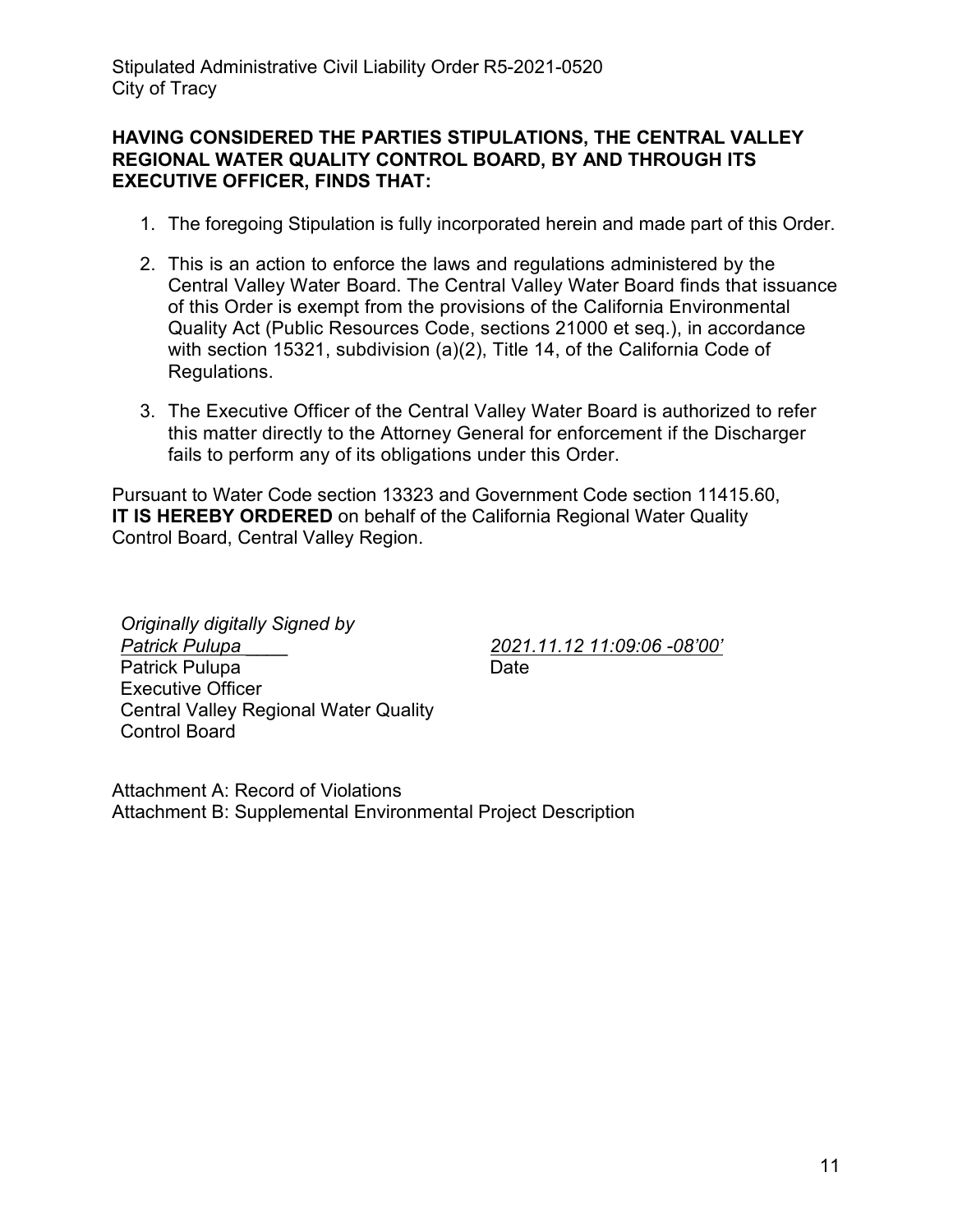# **Attachment A: Record of Violations ACLO R5-2021-0520**

## **Attachment A: Record of Violations**

# City of Tracy

# Wastewater Treatment Plant

## RECORD OF VIOLATIONS (1 January 2020 – 31 March 2021) MANDATORY PENALTIES (Data reported under Monitoring and Reporting Program R5-2017-0113)

The following table lists the alleged violations subject to mandatory minimum penalties (MMPs), pursuant to Water Code section 13385(h) and (i).

## **Table A. Violations subject to Mandatory Penalties**

| <b>Item</b>     | <b>Date</b>    | <b>Parameter</b>                  | <b>Units</b>      | <b>Limit</b> | <b>Measured</b> | <b>Period</b>           | <b>Violation</b><br><b>Type</b> | <b>MMP Type</b> | <b>CIWQS</b> |
|-----------------|----------------|-----------------------------------|-------------------|--------------|-----------------|-------------------------|---------------------------------|-----------------|--------------|
| A               | 10-Dec-19      | <b>Total Residual</b><br>Chlorine | mg/L              | 0.019        | 0.350           | 1-Hour Average          | CAT <sub>2</sub>                | <b>NCHRON</b>   | 1069918      |
| 1               | 5-Mar-20       | <b>Total Coliform</b>             | MPN/100 mL        | 2.2          | 3.3             | 7-Day Median            | <b>OEV</b>                      | <b>NCHRON</b>   | 1072899      |
| $\overline{2}$  | 7-Mar-20       | <b>Total Coliform</b>             | MPN/100 mL        | 2.2          | 3.3             | 7-Day Median            | <b>OEV</b>                      | <b>NCHRON</b>   | 1072897      |
| 3               | 11-Mar-20      | <b>Total Coliform</b>             | MPN/100 mL        | 2.2          | 3.3             | 7-Day Median            | <b>OEV</b>                      | <b>CHRON</b>    | 1072898      |
| 4               | 24-May-20      | <b>Total Coliform</b>             | <b>MPN/100 mL</b> | 2.2          | 3.2             | 7-Day Median            | <b>OEV</b>                      | <b>CHRON</b>    | 1076212      |
| 5               | 24-May-20      | <b>Total Coliform</b>             | MPN/100 mL        | 240          | 1600            | <b>Maximum Daily</b>    | <b>OEV</b>                      | <b>CHRON</b>    | 1076217      |
| $6\phantom{1}6$ | 26-May-20      | <b>Total Coliform</b>             | <b>MPN/100 mL</b> | 2.2          | 3.2             | 7-Day Median            | <b>OEV</b>                      | <b>CHRON</b>    | 1076218      |
| $\overline{7}$  | 28-May-20      | <b>Total Coliform</b>             | MPN/100 mL        | 2.2          | 10.8            | 7-Day Median            | <b>OEV</b>                      | <b>CHRON</b>    | 1076214      |
| 8               | 30-May-20      | <b>Total Coliform</b>             | MPN/100 mL        | 2.2          | 9.4             | 7-Day Median            | <b>OEV</b>                      | <b>CHRON</b>    | 1076216      |
| 9               | $1$ -Jun- $20$ | Total Coliform                    | MPN/100 mL        | 240          | 540             | Daily Maximum           | <b>OEV</b>                      | <b>CHRON</b>    | 1077513      |
| 10              | $1-Jun-20$     | <b>Total Coliform</b>             | MPN/100 mL        | 2.2          | 9.4             | 7-Day Median            | <b>OEV</b>                      | <b>CHRON</b>    | 1077515      |
| 11              | $1$ -Jun- $20$ | <b>Total Coliform</b>             | MPN/100 mL        | 23           | 540             | > Once in 30-day period | <b>OEV</b>                      | <b>CHRON</b>    | 1080192      |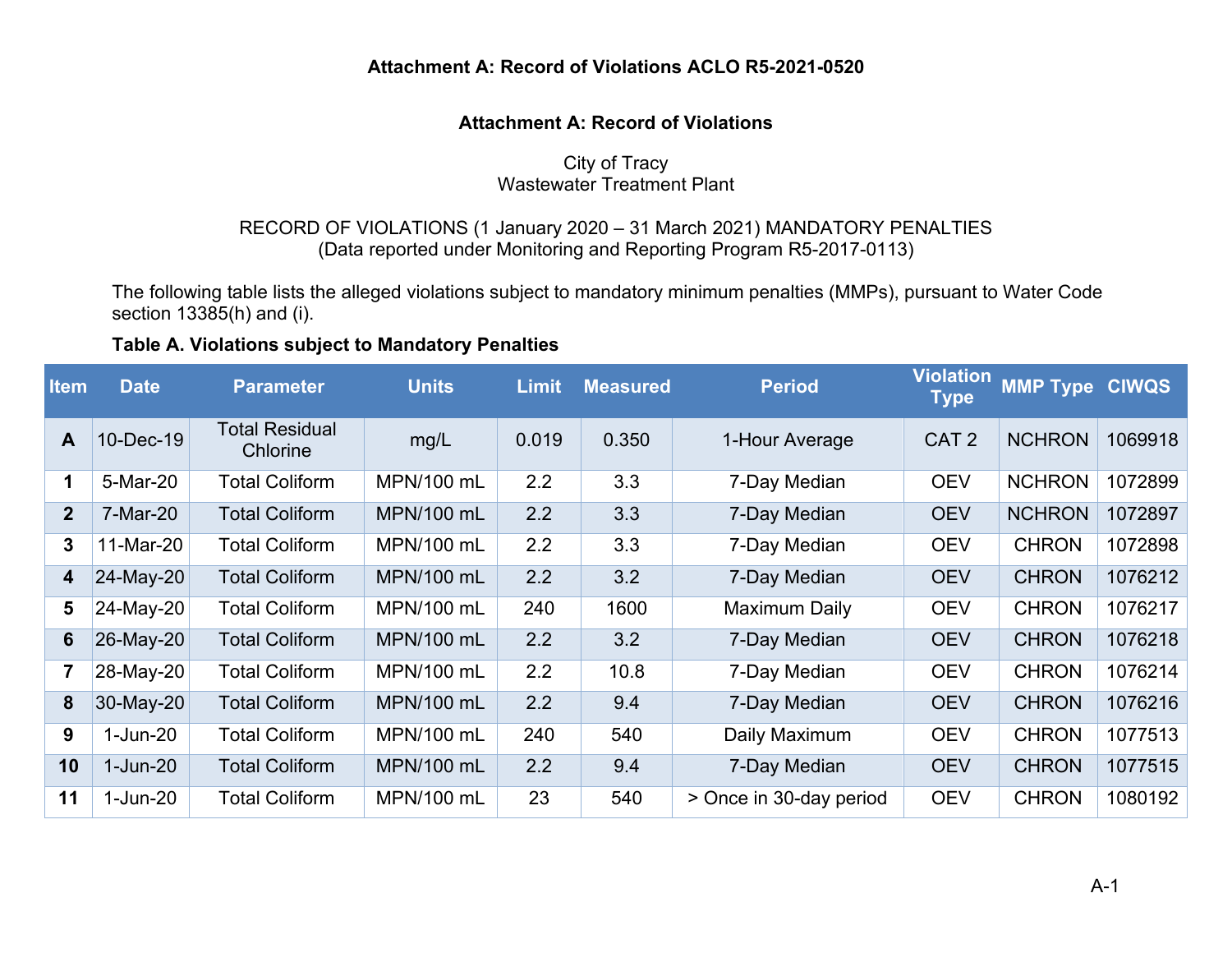| <b>Item</b> | <b>Date</b>  | <b>Parameter</b>      | <b>Units</b>      | Limit | <b>Measured</b> | <b>Period</b>           | <b>Violation</b><br><b>Type</b> | <b>MMP Type CIWQS</b> |         |
|-------------|--------------|-----------------------|-------------------|-------|-----------------|-------------------------|---------------------------------|-----------------------|---------|
| 12          | $3 - Jun-20$ | <b>Total Coliform</b> | <b>MPN/100 mL</b> | 23    | 49              | > Once in 30-day period | <b>OEV</b>                      | <b>CHRON</b>          | 1077514 |
| 13          | $3 - Jun-20$ | Total Coliform        | MPN/100 mL        | 2.2   | 33              | 7-Day Median            | <b>OEV</b>                      | <b>CHRON</b>          | 1077517 |
| 14          | 5-Jun-20     | <b>Total Coliform</b> | <b>MPN/100 mL</b> | 2.2   | 25.4            | 1-Hour Average          | <b>OEV</b>                      | <b>CHRON</b>          | 1077512 |
| 15          | 7-Jun-20     | <b>Total Coliform</b> | MPN/100 mL        | 2.2   | 25.4            | 7-Day Median            | <b>OEV</b>                      | <b>CHRON</b>          | 1077516 |
| 16          | $6$ -Feb-21  | <b>Total Coliform</b> | <b>MPN/100 mL</b> | 2.2   | 2.8             | 7-Day Median            | <b>OEV</b>                      | <b>NCHRON</b>         | 1087899 |
| 17          | 8-Feb-21     | <b>Total Coliform</b> | MPN/100 mL        | 2.2   | 2.9             | 7-Day Median            | <b>OEV</b>                      | <b>NCHRON</b>         | 1087900 |

A. Supporting violation address in ACL R5-2020-0526.

# **VIOLATIONS SUMMARY**

| <b>VIOLATIONS AS OF:</b>                       | 3/31/2021 |  |  |  |
|------------------------------------------------|-----------|--|--|--|
| <b>Group I Serious Violations:</b>             |           |  |  |  |
| <b>Group II Serious Violations:</b>            | O         |  |  |  |
| Non-Serious Violations Not Subject to MMPs: 4  |           |  |  |  |
| Non-serious Violations Subject to MMPs:        | 13        |  |  |  |
| 13<br><b>Total Violations Subject to MMPs:</b> |           |  |  |  |

# **Mandatory Minimum Penalty Amount for Effluent Limit Violations**

Number Serious Violation(s) x  $$3,000$  Violation =  $$0$ 13 Non-Serious Violation subject to MMP x \$3,000 per Violation = \$39,000

# **Total Mandatory Minimum Penalty = \$39,000**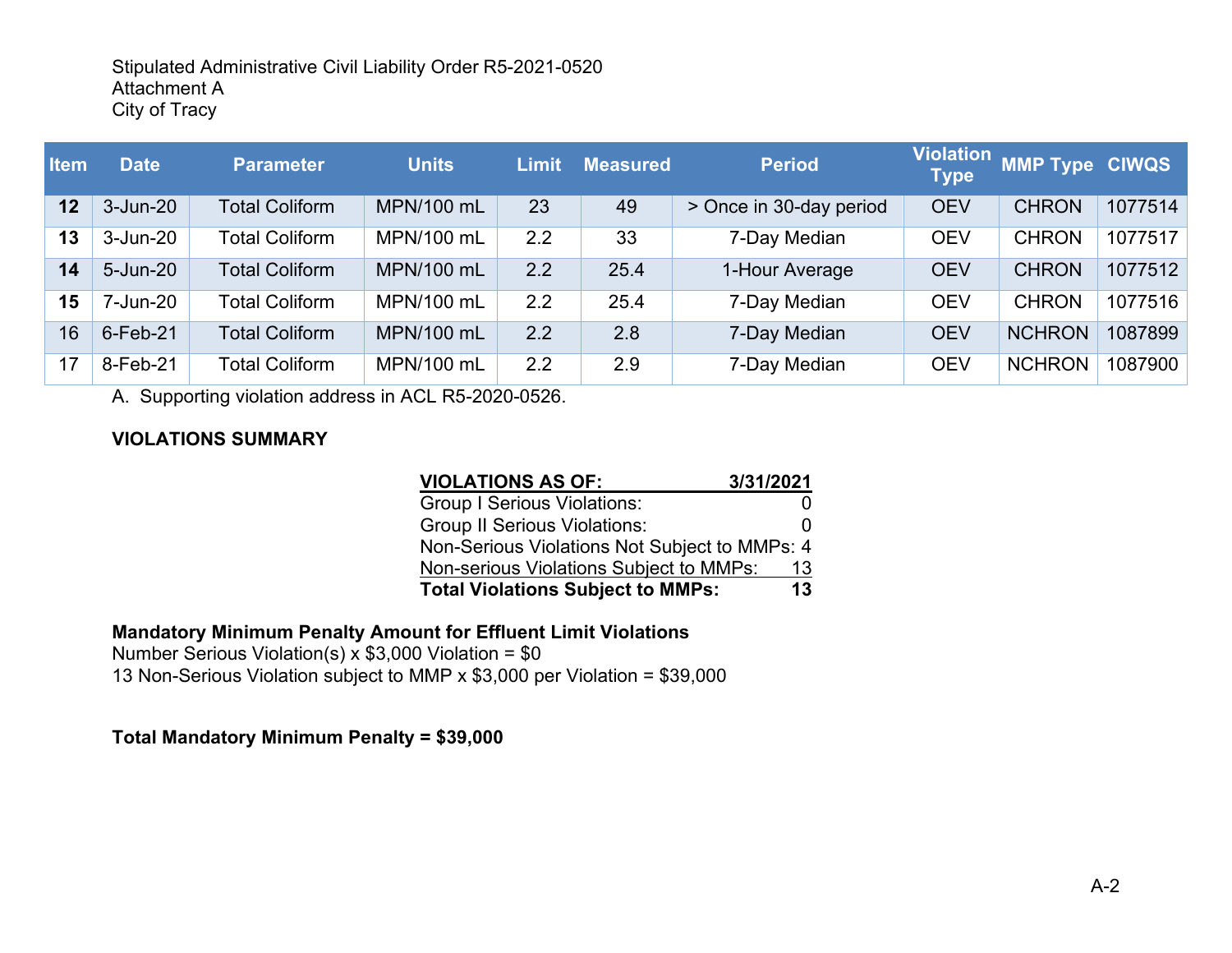# **Table B. Definition**

| <b>Abbreviation</b>                                                                                                         | <b>Description</b>                                                                                           |  |  |  |  |
|-----------------------------------------------------------------------------------------------------------------------------|--------------------------------------------------------------------------------------------------------------|--|--|--|--|
| CAT <sub>1</sub>                                                                                                            | Violation of effluent limitation for Group I pollutant.                                                      |  |  |  |  |
| CAT <sub>2</sub>                                                                                                            | Violation of effluent limitation for Group II pollutant                                                      |  |  |  |  |
| <b>CHRON</b>                                                                                                                | Chronic violation as defined by Water Code section 13385 (i). Any non-serious violation that falls within a  |  |  |  |  |
|                                                                                                                             | 180-day period with three preceding violations. Thus, the fourth non-serious violation that occurs within a  |  |  |  |  |
|                                                                                                                             | 180-day period is subject to MMPs.                                                                           |  |  |  |  |
| <b>CIWQS</b>                                                                                                                | California Integrated Water Quality System database.                                                         |  |  |  |  |
|                                                                                                                             | https://www.waterboards.ca.gov/water_issues/programs/ciwqs/                                                  |  |  |  |  |
| <b>CTOX</b>                                                                                                                 | Violation of chronic toxicity effluent limitation.                                                           |  |  |  |  |
| Deficient reporting violation. This will only result in MMPs if the report is so deficient as to make<br><b>DREP</b>        |                                                                                                              |  |  |  |  |
|                                                                                                                             | determination of compliance impossible for the reporting period.                                             |  |  |  |  |
| <b>LREP</b>                                                                                                                 | Late Reporting violation. Every 30-Days a report is late counts as one serious late reporting violation      |  |  |  |  |
|                                                                                                                             | subject to MMPs.                                                                                             |  |  |  |  |
| <b>Measured</b>                                                                                                             | Reported value for the monitoring period by the Discharger.                                                  |  |  |  |  |
| <b>MMP Type</b>                                                                                                             | Classification of the type of MMP violation.                                                                 |  |  |  |  |
| Date that a violation occurred. For averaging period limitation violations, such as weekly and monthly<br><b>Occurrence</b> |                                                                                                              |  |  |  |  |
| <b>Date</b>                                                                                                                 | averages, the last day of the reporting period is used such as last day of the week (Saturday) and last day  |  |  |  |  |
|                                                                                                                             | of the month, respectively.                                                                                  |  |  |  |  |
| <b>OEV</b>                                                                                                                  | Violation of any constituent-specific effluent limitation not included in Group I or Group II.               |  |  |  |  |
| <b>NCHRON</b>                                                                                                               | Non-serious violation falls within the first three violations in a 180-day period, thus, not subject to MMP. |  |  |  |  |
| <b>SIG</b>                                                                                                                  | <b>Serious Violation:</b>                                                                                    |  |  |  |  |
|                                                                                                                             | For Group I pollutants that exceed the effluent limitation by 40 percent or more.                            |  |  |  |  |
|                                                                                                                             | For Group II pollutants that exceed the effluent limitation by 20 percent or more.                           |  |  |  |  |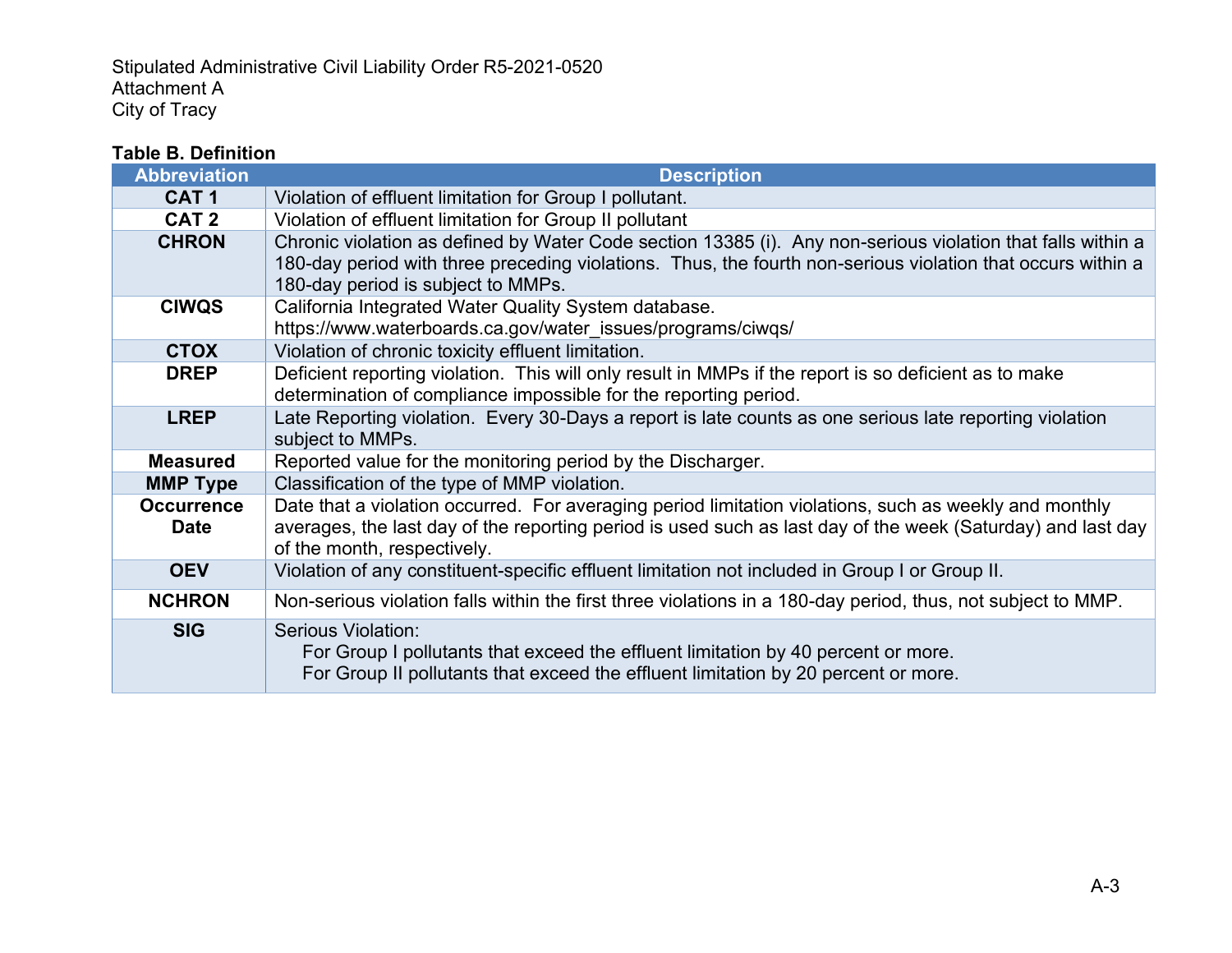# **Attachment B: Supplemental Environmental Project (SEP)**

- 1. **Project Title: Temporary Emergency Housing for Tracy's Unsheltered – Water use Facilities.**
- 2. **Geographic Area of Interest:** Tracy, CA
- 3. **Name of Responsible Entity: City of Tracy**

# 4. **Contact Information:**

Dr. Aloke Vaid City of Tracy, Utilities Department 900 Holly Drive, Tracy 95304 Ph: (209) 831-6328 [aloke.vaid@cityoftracy.org](mailto:aloke.vaid@cityoftracy.org)

5. **Project Goals and Description:** The project is to provide enhanced shelter for the Tracy's unsheltered population. The City's unsheltered community tends to reside at City Parks, stormwater detention basins and along the Eastside Channel, and the City's primary stormwater drainage channel. There are restrooms in some park locations, but those residing in the detention basins and the channels have no access to clean water or appropriate sanitary facilities. The new Emergency Housing Facility will provide temperature-controlled shelter space, meals, restroom, showers and laundry facilities for 32 to 64 residents during the first phase of the project development.

The city will be responsible for the maintenance and upkeep of the shelter. The project will be located on the eastern end of the City's Wastewater Treatment Plant (WWTP) at 3900 Holly Drive (at Larch Road crossing), in the vicinity of Interstate I-205.

6. **Estimated Cost of Project Completion:** The estimated total cost of construction is around \$1.7 million. The cost contribution for the SEP project is \$27,000.

# 7. **Water body, beneficial use and/or pollutant addressed:**

The Emergency Housing Facility will encourage the unsheltered community to relocate from the nearby basins and channels that are being negatively impacted by the trash, human waste and contaminants. Installation of sanitary facilities will help eliminating surface water contamination in the vicinity of the WWTP. The surface water adjacent to the WWTP includes East Side Drainage system that eventually flows into the Sugar Cut, which discharges to San Joaquin River, a major drinking water source.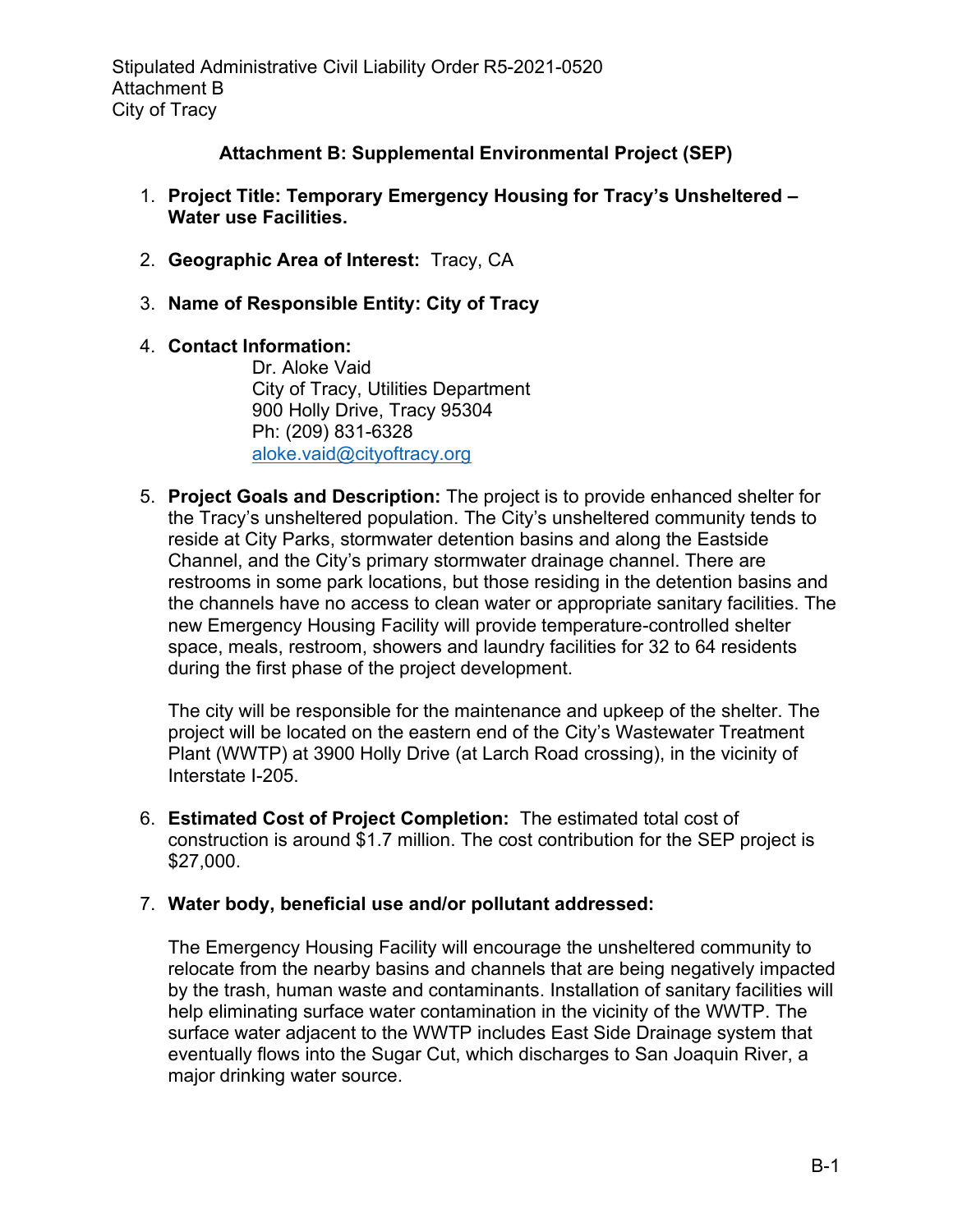Stipulated Administrative Civil Liability Order R5-2021-0520 Attachment B City of Tracy

#### 8. **Compliance with SEP Criteria**

#### a. **Above and Beyond Discharger's Obligations** The City of Tracy has no obligation to provide enhanced shelter for the Tracy's unsheltered population on its private property.

b. **No Benefit to the Water Board Functions, Members, or Staff** This project would not benefit any Water Board Functions, Members or Staff.

#### c. **Project Maintenance**

The City will be responsible for the maintenance and upkeep of the shelter.

#### d. **Documented Support**

None documented at this time.

#### e. **Project Milestones, Schedule, and Budget**

Based on the existing program, the City expects the funds to be expended by 31 May 2023, which is within thirty-six (36) months, as recommended by the State Water Board's SEP Policy.

## f. **Final Post-Project Accounting of Expenditures**

The City will submit a final, post-project accounting of expenditures to the Regional Board.

#### g. **Extension if Necessary**

If the City cannot meet the SEP Completion Deadline due to circumstances beyond its anticipation or control, the City or its designated representative shall notify the Executive Officer in writing within thirty (30) days of the date any of the City first knew of the event or circumstance that caused or could have caused a violation of this Stipulated Order. The notice shall describe the reason for the nonperformance and specifically refer to this Paragraph. The notice shall describe the anticipated length of time the delay may persist, the cause or causes of the delay, the measures taken or to be taken by the City to prevent or minimize the delay, the schedule by which the measures will be implemented, and the anticipated date of compliance with this Stipulated Order. The City shall adopt all reasonable measures to avoid and minimize such delays.